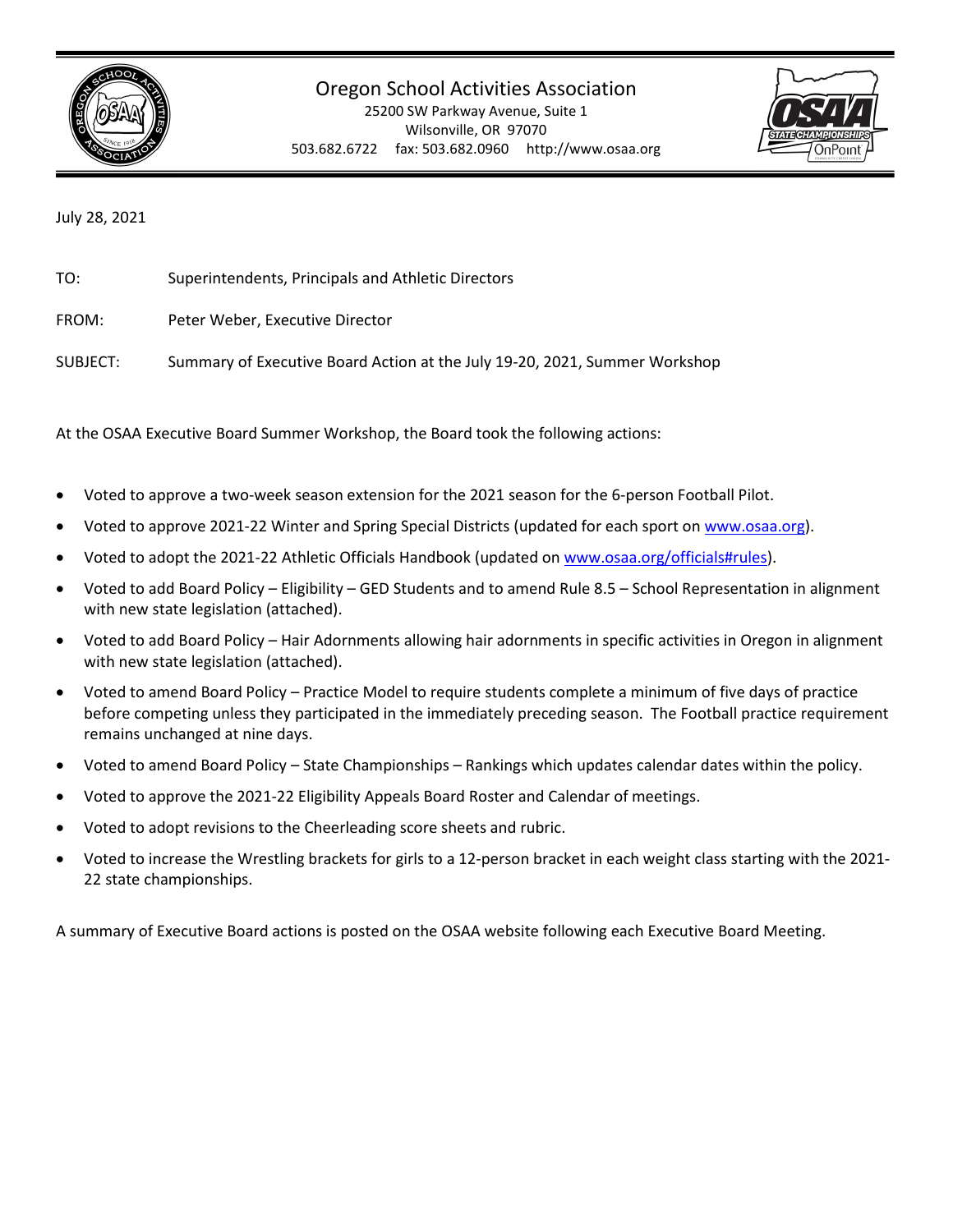

25200 SW Parkway Avenue, Suite 1 Wilsonville, OR 97070 503.682.6722 http://www.osaa.org



*Excerpt from 2021-22 OSAA Handbook, Executive Board Policies*

#### **27.** *ELIGIBILITY – GENERAL EDUCATION DEVELOPMENT (GED) STUDENTS**(July 2021)*

- A. *Compliance with Oregon Statutory Requirements. In order for a General Education Development (GED) student to represent an OSAA member school in competition, the student must be enrolled in a GED program and satisfy all relevant requirements included in the GED statutes [\(ORS 339.450,](https://www.oregonlegislature.gov/bills_laws/Pages/Oregon-Laws.aspx) [ORS 339.460\)](https://www.oregonlegislature.gov/bills_laws/Pages/Oregon-Laws.aspx) including but not limited to the following:*
	- 1) *Meet School District Eligibility Requirements. The GED student shall meet all school district eligibility requirements with the exception of:*
		- a) *The school district's school or class attendance requirements, and*
		- b) *The OSAA academic eligibility requirements dealing with number of credits required per grading period.*
	- 2) *Meet School District Responsibilities and Standards of Behavior and Performance. The GED student shall be required to fulfill the same responsibilities and standards of behavior and performance, including related class or practice requirements, of other students participating in the interscholastic activity of the team or squad and shall be required*  to meet the same standards for acceptance on the team or squad. The GED student also shall comply with all school *requirements during the time of participation.*
	- 3) *Academic Eligibility Requirement. In lieu of satisfying the OSAA academic eligibility requirements dealing with number of credits required per grading period, the GED student shall demonstrate that, prior to beginning the interscholastic activity each year, the student has passed at least one practice test administered through the GED program.*
	- 4) *Effect of Academic Ineligibility. Any GED student who has been unable to maintain academic eligibility prior to transferring to a GED program shall be ineligible to participate in interscholastic activities as a GED student for the duration of the school year in which the student becomes academically ineligible and for the following year. The student may take the required practice tests at the end of the second year and becomes eligible for the third year.*
- B. *Compliance with OSAA Deadlines and Regulations. In addition to satisfying the Oregon statutory requirements summarized above, a GED student wishing to participate representing a member school must satisfy the following OSAA deadlines and regulations:*
	- 1) *Deadlines.*
		- a) *Notification of Intent. The GED student shall notify the local school or ESD prior to the first day of school of the public or private school at which the student is eligible to participate in order to represent that school during that school year.*
		- b) *Testing. The GED student shall demonstrate that each year, prior to beginning the interscholastic activity, the student has passed at least one practice test administered through the GED program. The student may participate while awaiting practice test results.*
		- c) *Transfer. A transfer by a student to a GED program is considered to have taken place "in between school years" if the transfer occurs prior to the first day of school of the public or private school at which the student is eligible to participate.*
	- 2) *Other OSAA Regulations. Other OSAA regulations are summarized below. (Please see the Rules section of this Handbook for more detailed explanation including questions and answers regarding the regulations.)*
		- a) *School Representatio[n \(Rule 8.5.1.\(b\)\)](https://www.osaa.org/governance/handbooks/osaa#_Toc456100281). A GED student is eligible to represent only a public or private school located within the public school attendance boundaries of the joint residence of the student and student's parents.*
		- b) *Transfer Student Eligibility [\(Rule 8.6.3.\)](https://www.osaa.org/governance/handbooks/osaa#_Toc456100288). If the transfer to or from the GED program occurs in between school years, the student is immediately eligible at the beginning of the school year. If the transfer to or from the GED program occurs during the school year, the student is ineligible for the remainder of that school year unless the student's school of representation does not change.*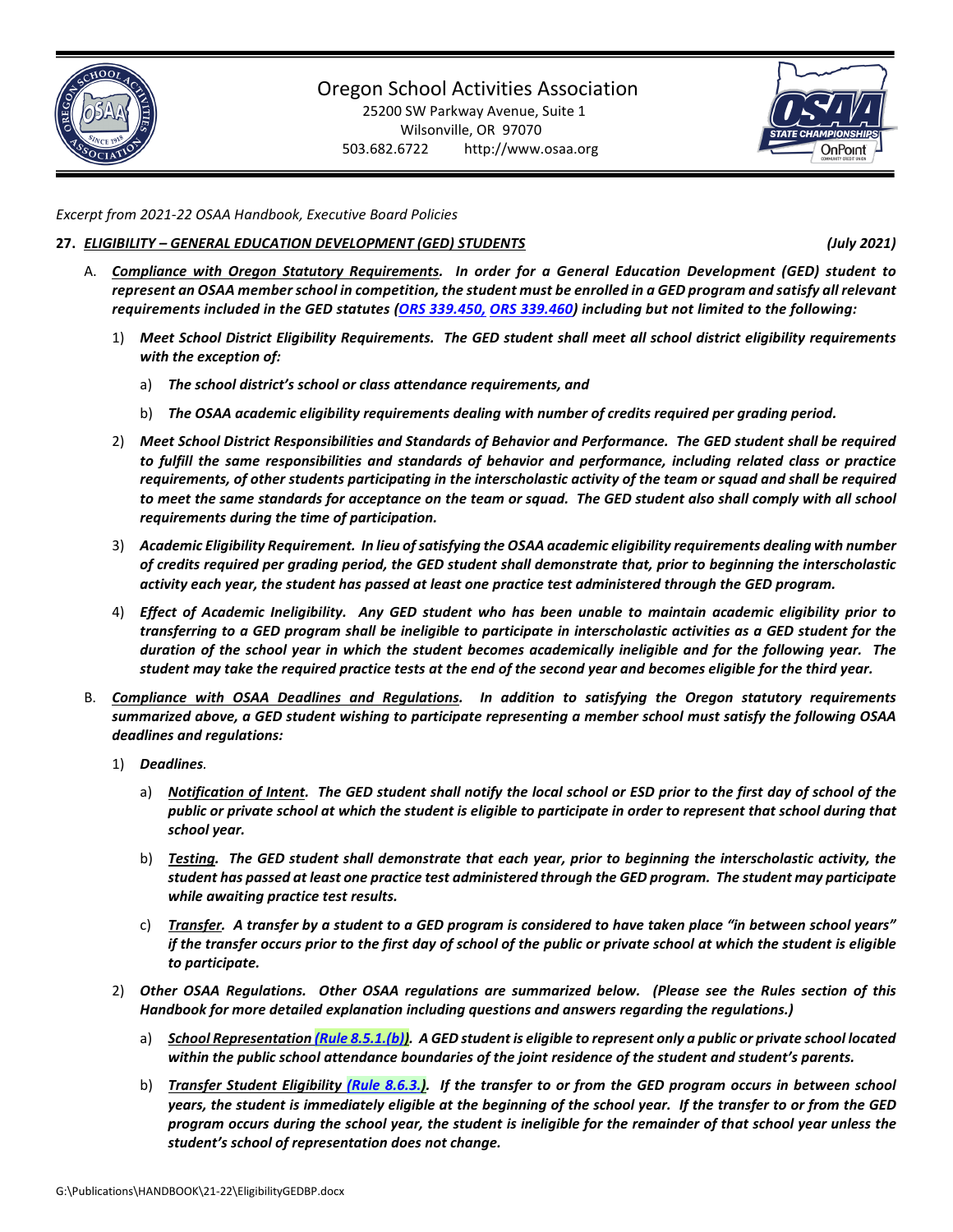- c) *Duration of Eligibility/Graduation [\(Rule 8.2.](https://www.osaa.org/governance/handbooks/osaa#_Toc456100274)). A student may participate in interscholastic activities for four consecutive years or eight consecutive semesters after entering the 9th grade.*
- d) *Age Restrictions [\(Rule 8.3.\)](https://www.osaa.org/governance/handbooks/osaa#_Toc456100277). A student who becomes 19 before August 15 is ineligible for interscholastic competition. A student who becomes 19 on or after August 15 remains eligible for that entire school year.*
- 3) *Except where the denial of eligibility of a GED student is based upon Oregon statutory or regulatory requirements, the District Committee may in individual cases, at its discretion, waive or modify the eligibility rules regarding transfers*  involving GED students when in its opinion there are circumstances beyond the control of each of the student and the *student's parent(s), or other circumstances whereby enforcement of the rule would work an undue hardship upon the student. Se[e Rules, Rule 8.5., "School Representation"](https://www.osaa.org/governance/handbooks/osaa#_Toc456100281) for additional information.*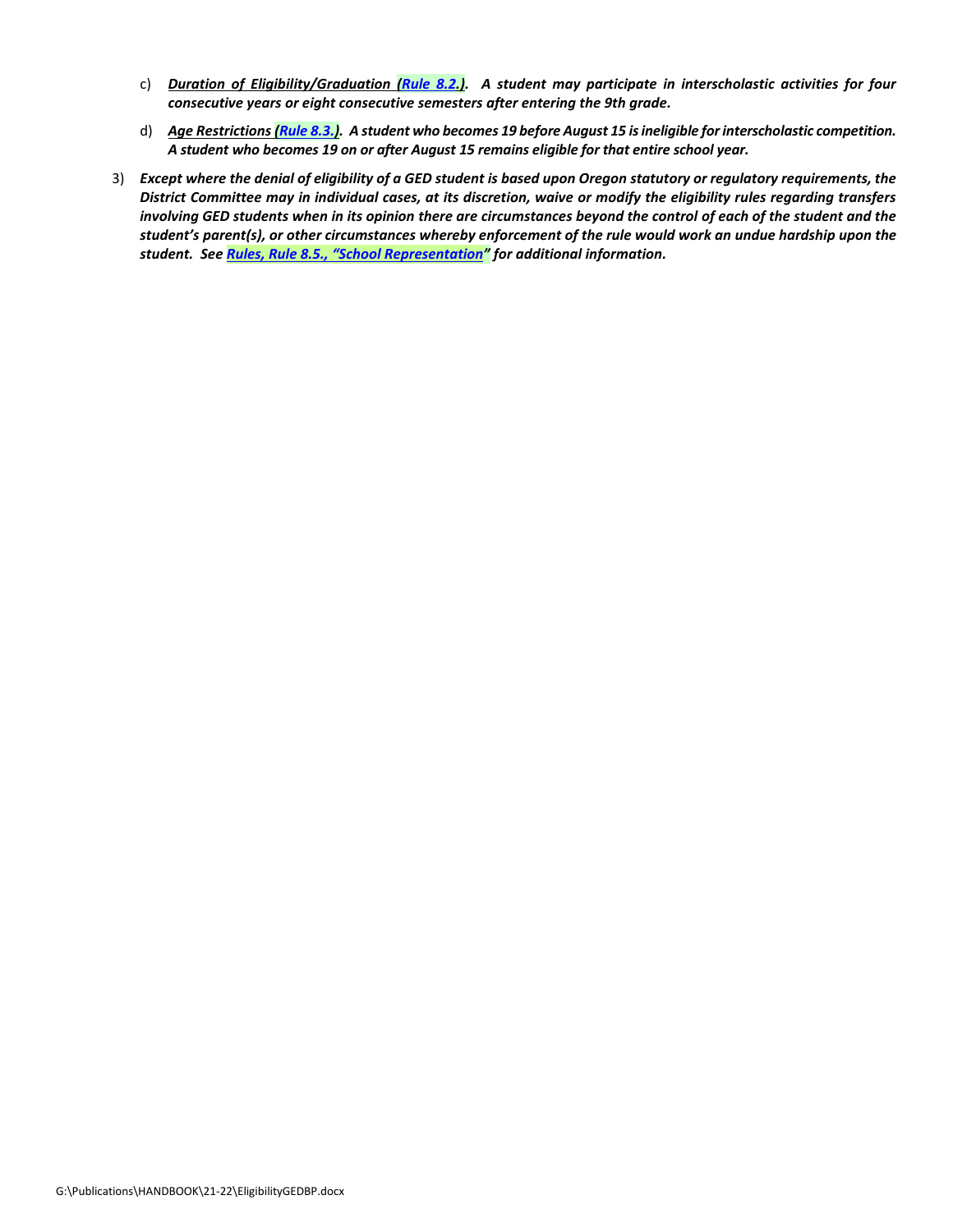

25200 SW Parkway Avenue, Suite 1 Wilsonville, OR 97070 503.682.6722 http://www.osaa.org



### *Excerpt from 2021-22 OSAA Handbook, Rules*

#### **8.5.** *School Representation*. **[\(School Representation Eligibility Certificate\)](http://www.osaa.org/governance/forms)**

**8.5.1.** A student who competes in a sport or activity representing a school other than the one in which the student has been enrolled becomes ineligible for that sport or activity for the remainder of its season. **EXCEPTIONS**:

#### **(a) Home School Students**. **[\(Home School Eligibility Parent Checklist\)](http://www.osaa.org/governance/forms)**

A home school student who meets the eligibility standards established by *state* law may represent the public or a private school located within the public-school attendance boundaries of Joint Residence of the student and student's parents provided that the home school student was enrolled in the home school prior to the first day of school for the public/private school. See Executive Board Policies, "Eligibility - Home School Students" for additional information.

Once a home school student represents a school, that home school student may not represent another school for one calendar year after last representing the original school without a change in Joint Residence, except that a home school student who has chosen to represent a private school may also represent the resident public school in any activity not offered by the private school, provided that both high school principals agree.

#### **(b)** *General Education Development (GED) Students.*

*A General Education Development (GED) student who meets the eligibility standards established by state law may represent the public or a private school located within the public-school attendance boundaries of Joint Residence of the student and student's parents provided that the GED student was enrolled in a program provided by a school district or an education service district to earn a GED certificate prior to the first day of school for the public/private school. See Executive Board Policies, "Eligibility – General Education Diploma (GED) Students" for additional information.* 

*Once a GED student represents a school, that GED student may not represent another school for one calendar year after last representing the original school without a change in Joint Residence, except that a GED student who has chosen to represent a private school may also represent the resident public school in any activity not offered by the private school, provided that both high school principals agree.*

- **(c) Students Attending Full Member Private Schools**. A student attending *a* private school that is a full member of the Association, which does not offer a particular activity, may represent the public school of Joint Residence of the student and student's parents, provided that both high school principals agree.
- **(d) Students Attending Full Member Public Charter Schools**. A student attending *a* public charter school that is a full member of the Association may participate on teams representing the full member public charter school only.
- **(e) Students Attending Associate Member Private or Alternative Schools**. A student attending *a* private school or alternative school (except public charter schools) that is an associate member of the Association may represent the public school of Joint Residence of the student and student's parents, provided that both high school principals agree.
- **(f) Students Attending Associate Member Public Charter Schools***.* A student attending *a* public charter school that is an associate member of the Association and does not offer any interscholastic activities may represent the public school of Joint Residence of the student and student's parents.

**EXCEPTION REGARDING ALTERNATIVE SCHOOL STUDENTS**: However, a student who was previously eligible to represent a public school that is not the public school of Joint Residence of the student and the student's parents who is subsequently placed in an Associate Member alternative school, remains eligible while attending the alternative school to represent the non-resident public school at which the student was previously eligible.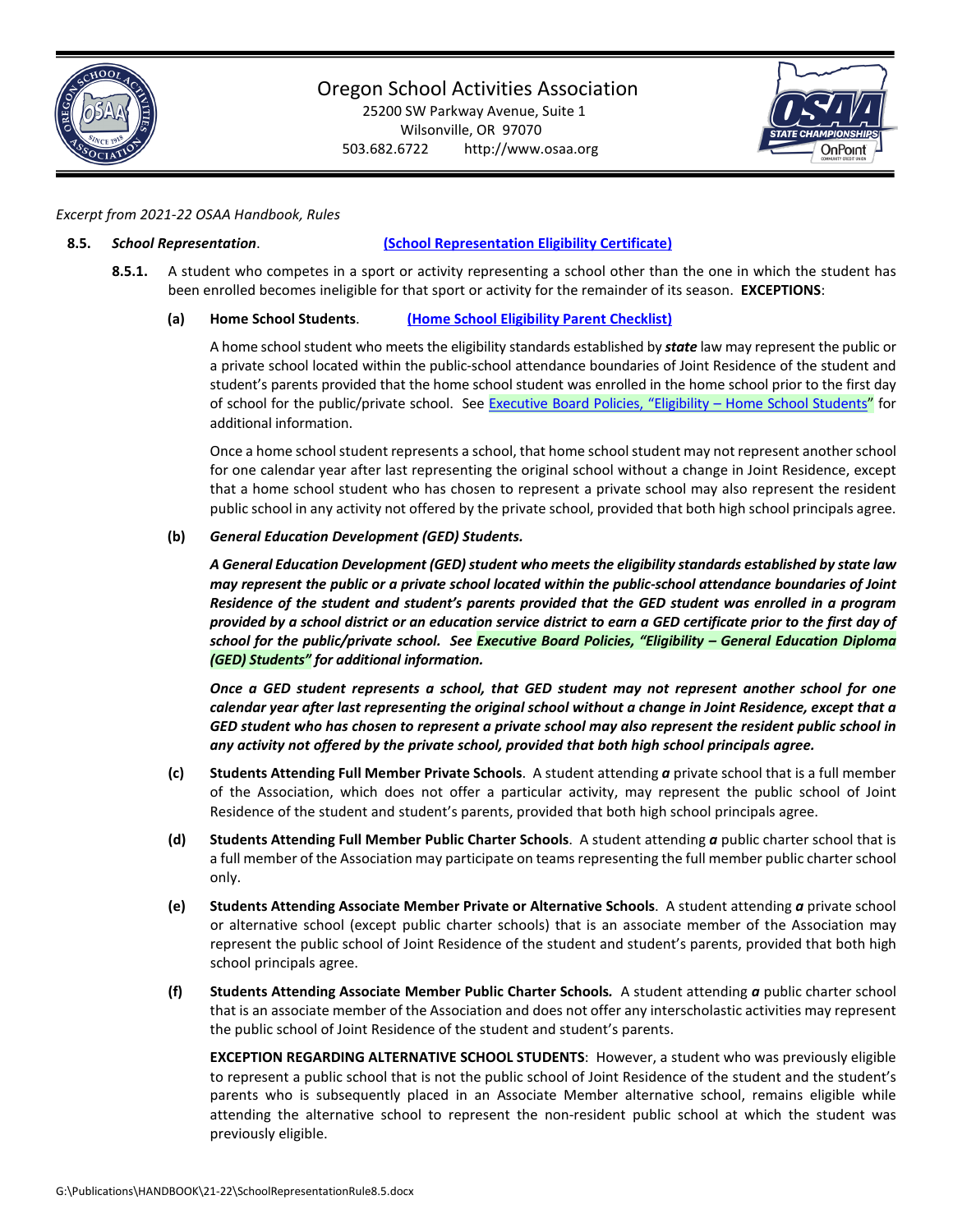- **1. Q.** May a high school student who is a member of a high school team also compete on a non-school, organized athletic team or as an unattached individual in that sport during the Association Year?
	- **A.** Yes.
- **2. Q.** May a home school *or GED program* student represent a member school in interscholastic activities?
	- **A.** Yes, providing the home school *or GED program* student meets all necessary requirements and represents the public high school or the private high school in which district the student's parents reside. See [Executive Board Policies,](https://www.osaa.org/governance/handbooks/osaa#_Toc456100356)  "Eligibility – [Home School Students"](https://www.osaa.org/governance/handbooks/osaa#_Toc456100356) *or Executive Board Policies, "Eligibility – General Education Diploma (GED) Students"* for additional information.
- **3. Q.** If a student living in School A's attendance area attends School B and then becomes a home school *or GED program*  student during the school year, when is that student eligible to represent School A?
	- **A.** The student is eligible to represent School A at the beginning of the school year following the date the student becomes a home school *or GED program* student, providing all other eligibility requirements are met.
- **4. Q.** If a student who lives in School A's attendance area attends School B and then becomes a home school *or GED program*  student and represents School A, can that student return to School B as a regularly enrolled student and be eligible?
	- **A.** No. If this occurs, the student in question would be eligible at School B one calendar year from the date of return to School B.
- **5. Q.** If a home school *or GED program* student's parents reside in School A's attendance area and the student's parents move to School B's attendance area, how does this affect the eligibility of the student?
	- **A.** The home school *or GED program* student would be eligible only at school B.
- **6. Q.** If a home school *or GED program* student's parents reside in a public-school district that also has a private school and/or a member charter school within its attendance boundaries, which school may the home school *or GED program* student represent?
	- **A.** The home school *or GED program* student would be eligible to represent any of the schools within the attendance boundaries of the public school, but only one of the schools. Once the home school *or GED program* student attended a practice or represented one of the schools, that school would be the only school the home school *or GED program*  student would be eligible to represent unless at least one calendar year has passed since the home school *or GED program* student last represented any of the schools. **EXCEPTION**: A home school *or GED program* student who has chosen to represent a private school may also represent the resident public school in any activity not offered by the private school, provided that both high school principals agree.
- **7. Q.** If a home school *or GED program* student's parents reside in a public-school district that also has a private school and/or a member charter school within its attendance boundaries, may the home school *or GED program* student represent different schools in different sports or activities?
	- **A.** No. Once the home school *or GED program* student attended a practice or represented one of the schools, that school would be the only school the home school *or GED program* student would be eligible to represent. The home school *or GED program* student would be ineligible to represent any school other than the one the student initially represented unless at least one calendar year has passed since the home school *or GED program* student last represented the initially represented school. **EXCEPTION**: A home school *or GED program* student who has chosen to represent a private school may also represent the resident public school in any activity not offered by the private school, provided that both high school principals agree.
- **8. Q.** If there is more than one private school within the public-school boundaries where a home school *or GED program*  student's parents reside, which private school may the home school *or GED program* student represent?
	- **A.** The home school *or GED program* student may represent any of the private schools, but only one.
- **9. Q.** If a home school *or GED program* student's parents reside in a public-school district that has no private school within its attendance boundaries, may the home school *or GED program* student represent a private school in an adjacent public-school district?
	- **A.** No. If there is no private school within the public-school attendance boundaries in which the home school *or GED program* student's parents reside, the home school *or GED program* student may only represent the public school within whose attendance boundaries the home school *or GED program* student's parents reside.
- **10. Q.** May a home school *or GED program* student whose parents reside within a multiple high school district select the high school he or she wishes to represent?
	- **A.** No. The home school *or GED program* student is eligible only at the public school within whose attendance boundaries the student's parents reside, or at a private school located within those same attendance boundaries.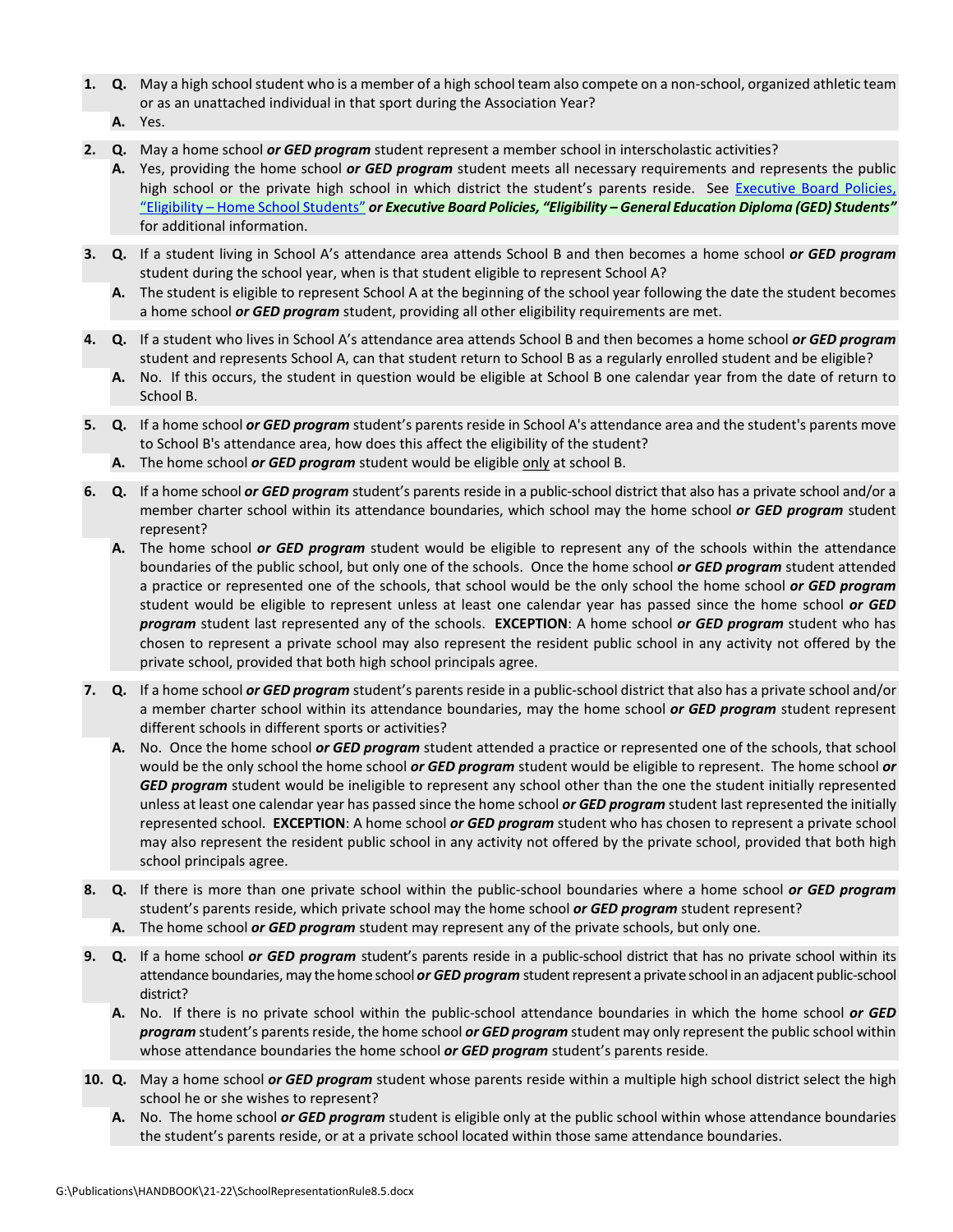- **11. Q.** If a student resides within the attendance boundaries of a public school and attends a full member private school outside those attendance boundaries, and the private school does not offer a particular sport, what public school may that private school student represent in that sport?
	- **A.** The private school student may represent only the public school in whose attendance boundaries the parents of the private school student reside.
- **12. Q.** If a full member private school student represents the public school within whose attendance boundaries the private school student resides in one sport, may the private school student then represent the private school in another sport?
	- **A.** Yes. If the private school student represents a public school because the private school does not offer that particular sport, the private school student may then represent the private school in another sport that is offered. **NOTE**: A private school student may represent a public school only if the private school does not offer the particular sport.
- **13. Q.** If a student attending a full member private school resides in a multiple high school district, which public school may the private school student represent if the private school does not offer a particular sport?
	- **A.** That student may represent only the high school in whose attendance area the student's parents reside within the multiple high school district.
- **14. Q.** Are emancipated minors eligible?
	- **A.** Even though a student is emancipated, that student still must attend the high school in which district *their* parents reside if that student wishes to be eligible for interscholastic competition. If the student in question moves to another district, in order to be eligible, the student's parents also would have to move to that district.
- **15. Q.** If a full member private school drops a sport after the first contest date of a sports season, may those students participate in that sport at the public school in whose attendance boundaries the parents of the student reside, providing both high school principals agree?
	- **A.** No. The private school must drop a program before the first contest date of that sports season in order for the students to be eligible to participate in that sport at their resident public school.
- **16. Q.** If a full member public school does not offer a particular sport, may a public school, full member private school, associate member school or home school student who resides in the public school's attendance boundary and who wishes to participate in that sport participate at another school in order to compete in that sport?
	- **A.** No.
- **17. Q.** If tuition is paid in order for a student to attend a public high school outside the attendance area of Joint Residence, is the student eligible?
	- **A.** No. The student is not eligible for a period of one year, unless the student enrolled in the school to which tuition is paid prior to initial enrollment in the 9th grade.
- **18. Q.** May an individual student who attends a full member public school that does not offer a school team in a given sport participate in practice sessions at a neighboring school which does offer a school team in that sport? **A.** No.
- **19. Q.** At what point does a student become ineligible once the student has withdrawn from a school?
	- **A.** The student becomes ineligible the day following the student's withdrawal from a school.
- **20. Q.** If a full member private school does not offer a girls' program in an activity, where may the girl participate in that activity?
	- **A.** She may either participate on the boys' team at the private school if permitted by the private school or she may participate on the girls' team at her resident public school, provided that both high school principals agree. Once the student chooses on which team she wishes to participate, she may not change teams during that season.
- **21. Q.** May a student at a school in the process of applying for Associate Membership practice and/or compete for the student's resident public school?
	- **A.** The student may practice but may not compete in an interscholastic contest.
- **22. Q.** How is it determined which school a student may represent when the student attends two full member schools simultaneously?
	- **A.** The student is only eligible to represent the school at which the student is enrolled as a full-time student.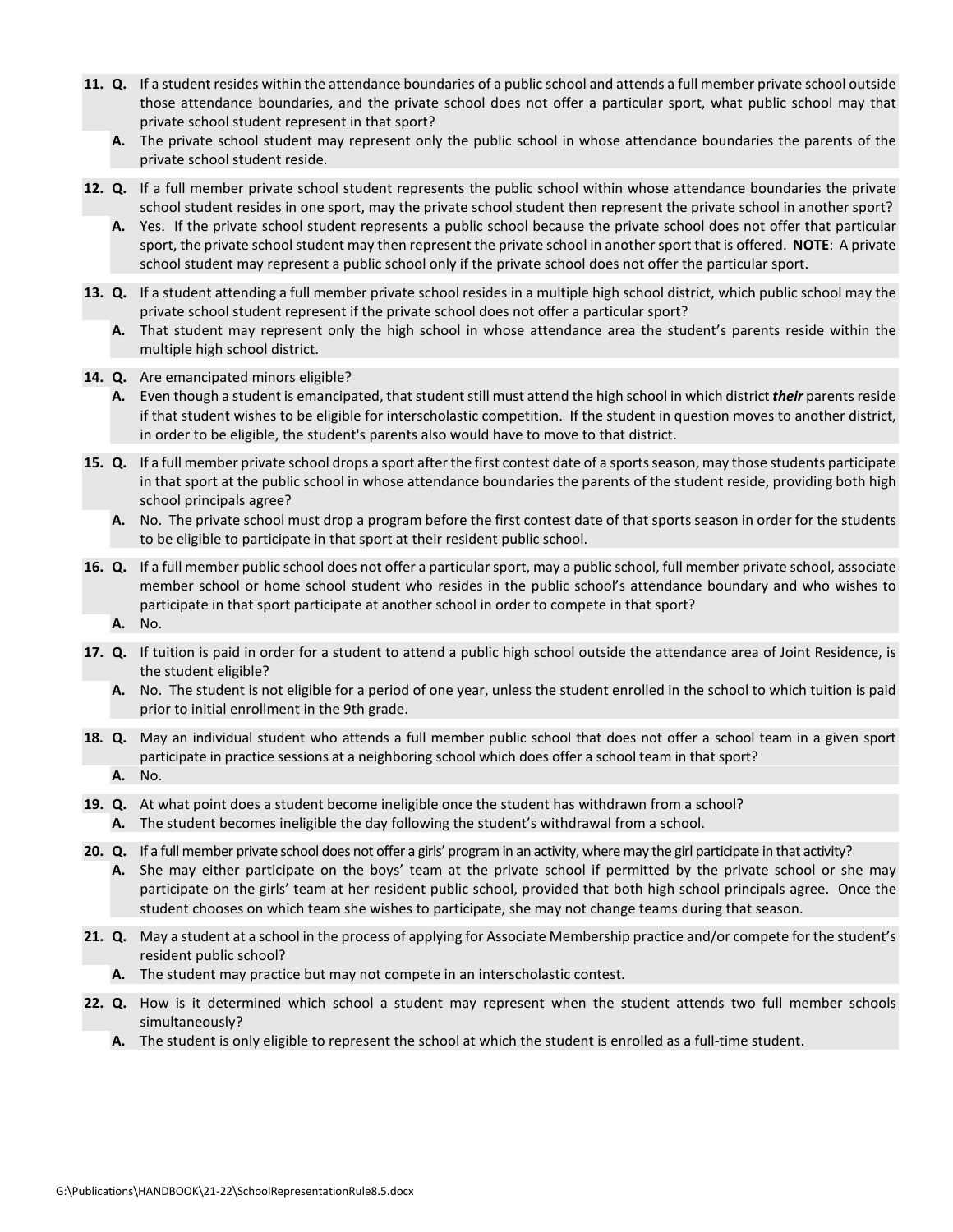

25200 SW Parkway Avenue, Suite 1 Wilsonville, OR 97070 503.682.6722 http://www.osaa.org



*Excerpt from 2021-22 OSAA Handbook, Executive Board Policies*

#### **41.** *HAIR ADORNMENT (July 2021)*

*The OSAA aims to be inclusive of all students from varying cultural backgrounds to access athletic and activity programs provided at member schools, while providing a fair and safe environment. This policy was developed inclusive of the language established in Oregon House Bill 2935 and in collaboration with the OSAA Equity and Diversity Committee and other stakeholders. The OSAA recognizes that this policy will need to be reviewed on a regular basis and continued education to member schools will be required to ensure understanding of this policy. The OSAA recognizes the value of athletics and activities for all students and the potential for inclusion to reduce harassment, bullying and barriers faced by certain students. The OSAA also recognizes the concerns of students, parents, and coaches to ensure a fair, equitable, and safe competitive environment.*

- A. *House Bill 2935 Language. House Bill 2935 amended [ORS 659A.001,](https://www.oregonlegislature.gov/bills_laws/Pages/Oregon-Laws.aspx) [ORS 332.075](https://www.oregonlegislature.gov/bills_laws/Pages/Oregon-Laws.aspx) and [ORS 659.850](https://www.oregonlegislature.gov/bills_laws/Pages/Oregon-Laws.aspx) relating to discrimination.* 
	- 1) *[ORS 659A.001,](https://www.oregonlegislature.gov/bills_laws/Pages/Oregon-Laws.aspx) Amended to read:*
		- a) *"Protective hairstyle" means a hairstyle, hair color or manner of wearing hair that includes, but is not limited to, braids, regardless of whether the braids are created with extensions or styled with adornments, locs and twists.*
		- b) *"Race" includes physical characteristics that are historically associated with race, including but not limited to natural hair, hair texture, hair type and protective hairstyles.*
	- 2) *[ORS 332.075,](https://www.oregonlegislature.gov/bills_laws/Pages/Oregon-Laws.aspx) Amended to read: (1) Any school district board may: (e) Authorize the school district to be a member of and pay fees, if any, to any voluntary organization that administers interscholastic activities or facilitates the scheduling and programming of interscholastic activities only if the organization: (A) Implements equity focused policies that:*
		- a) *Address the use of derogatory or inappropriate names, insults, verbal assaults, profanity or ridicule that occurs at an interscholastic activity, including by spectators of the interscholastic activity;*
		- b) *Prohibit discrimination as defined in [ORS 659.850;](https://www.oregonlegislature.gov/bills_laws/Pages/Oregon-Laws.aspx)*
		- c) *Permit a student to wear religious clothing in accordance with the student's sincerely held religious belief and consistent with any safety and health requirements; and*
		- d) *Balance the health, safety and reasonable accommodation needs of participants on an activity-by-activity basis;*
	- 3) *[ORS 659.850,](https://www.oregonlegislature.gov/bills_laws/Pages/Oregon-Laws.aspx) Amended to read: (B) "Discrimination" does not include enforcement of an otherwise valid dress code or policy, as long as the code or policy:*
		- a) *Provides, on a case-by-case basis, for reasonable accommodation of an individual based on the health and safety needs of the individual; and*
		- b) *Does not have a disproportionate adverse impact on members of a protected class to a greater extent than the policy impacts person generally.*
		- c) *"Race" includes physical characteristics that are historically associated with race, including but not limited to natural hair, hair texture, hair type and protective hairstyles as defined in [ORS 659A.001.](https://www.oregonlegislature.gov/bills_laws/Pages/Oregon-Laws.aspx)*
- B. *Activities Allowing Hair Adornments as Exception to NFHS Rules. House Bill 2935 requires OSAA to implement equity focused policies that balance the health, safety, and reasonable accommodation needs of participants on an activity-byactivity basis. After careful review, and in alignment with House Bill 2935 and other rule-governing bodies, the OSAA will allow hair adornments in the following activities, despite current NFHS rules prohibiting them.*
	- 1) *Cheerleading – Currently prohibited per NFHS Spirit Safety Rule: 2.1.5 Situation A.*

*OSAA Interpretation – Hair must be worn in a manner that is appropriate for the activity involved. Hair adornment(s) must be secured.*